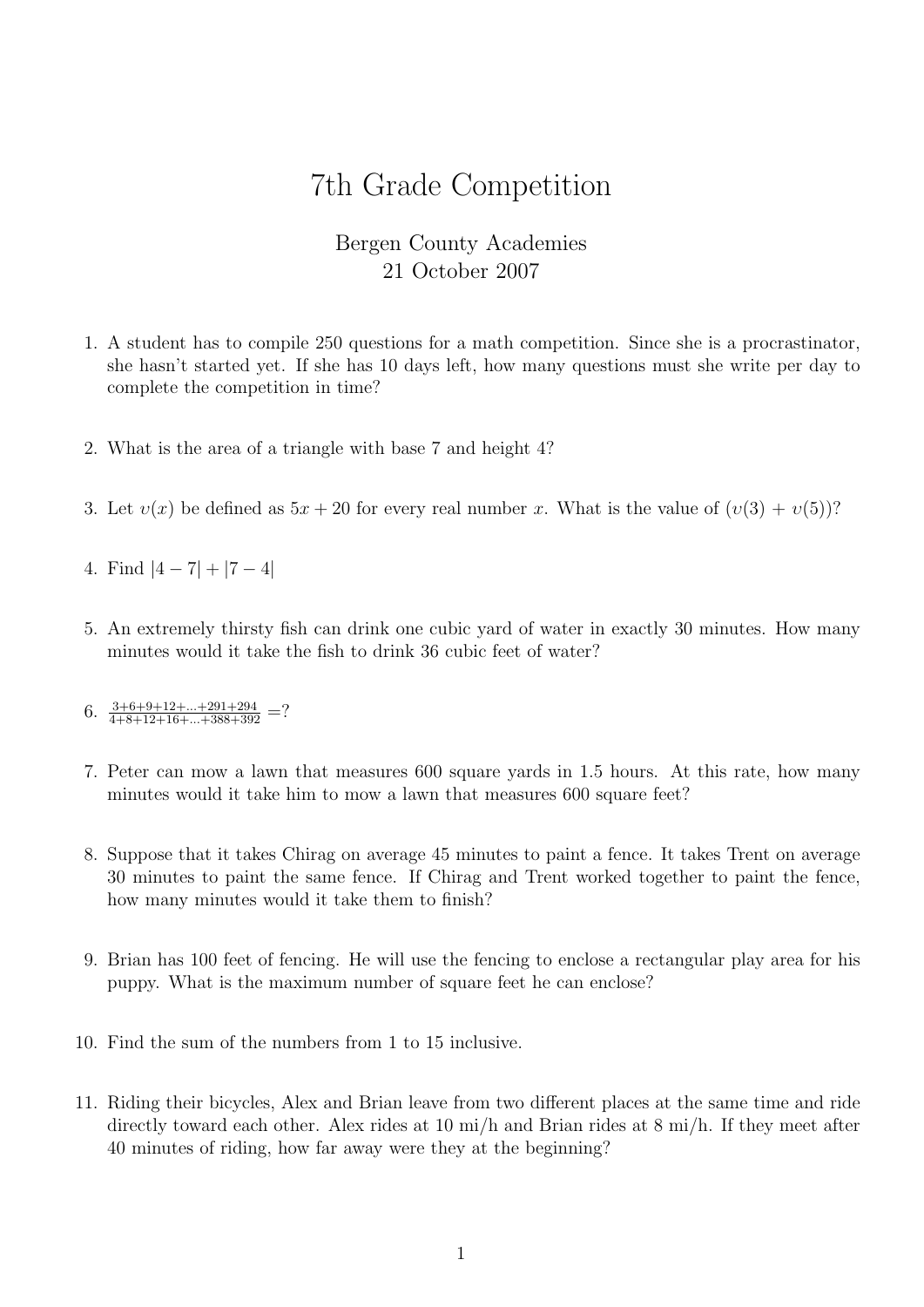- 12. It takes 20 of Beowulf's men to beat a dragon in battle. If Beowulf has 170 men, how many dragons could they beat in battle?
- 13. If 55% of a number is 935, what is 70% of that number?
- 14. There are 9 teams in a school district competition. Each team plays each other team once. What is the total number of games played in the competition?
- 15. Blocks of molding clay are 9 inches by 6 inches by 3 inches. How many whole blocks are needed to mold a cylindrical sculpture 13 inches high and 6 inches in diameter? Use  $\pi \approx 3.14$ .
- 16. A club found that it could acheive a ratio of 2 adult members for every minor member either by inducting 24 adults or by expelling  $x$  minors. Find  $x$ .
- 17. After reading Shakespeare, Rachel decides to speak in iambic pentameter. This means that she speaks in lines with 5 sets of 2 syllables each. Ben rudely interrupts her after she has only spoken 13 lines and 70% of her 14th line. How many syllables has she said?
- 18. Two passenger trains traveling in opposite directions meet and pass each other. Each train is 1/24 miles long and is traveling at 50 miles per hour. How many seconds after the front parts of the trains meet will their rear parts pass each other?
- 19. What is the 100th number in the arithmetic sequence 1, 4, 7, 10, 13, ...?
- 20. The sum of 4 consecutive odd numbers is 216. Find the smallest of these numbers.
- 21. Suppose that Michelle wishes to buy a laptop. The HP laptop costs \$1500 with an immediate 10% discount. Michelle can also later cash a \$100 rebate for the HP laptop. On the other hand, the Toshiba laptop costs \$1600 with a 25% discount, but no rebate. Assume that Michelle lives in a sales-tax-free nation. What is the price of the cheaper laptop?
- 22. What is the least number of people you could have in a group and still be guaranteed that at least 7 of them have birthdays in the same month?
- 23. Given that  $5x + 7y = 9$  and  $7x + 5y = 63$ , what is the value of  $x + y$ ?
- 24. The girls in physical education class sat around a large circle and spaced themselves evenly. To form teams, the instructor asked them to count off  $1, 2, 3, 4, \ldots$  When they were finished counting, the girl who was 21st was sitting directly across from the girl who was 7th. How many girls were sitting around the circle?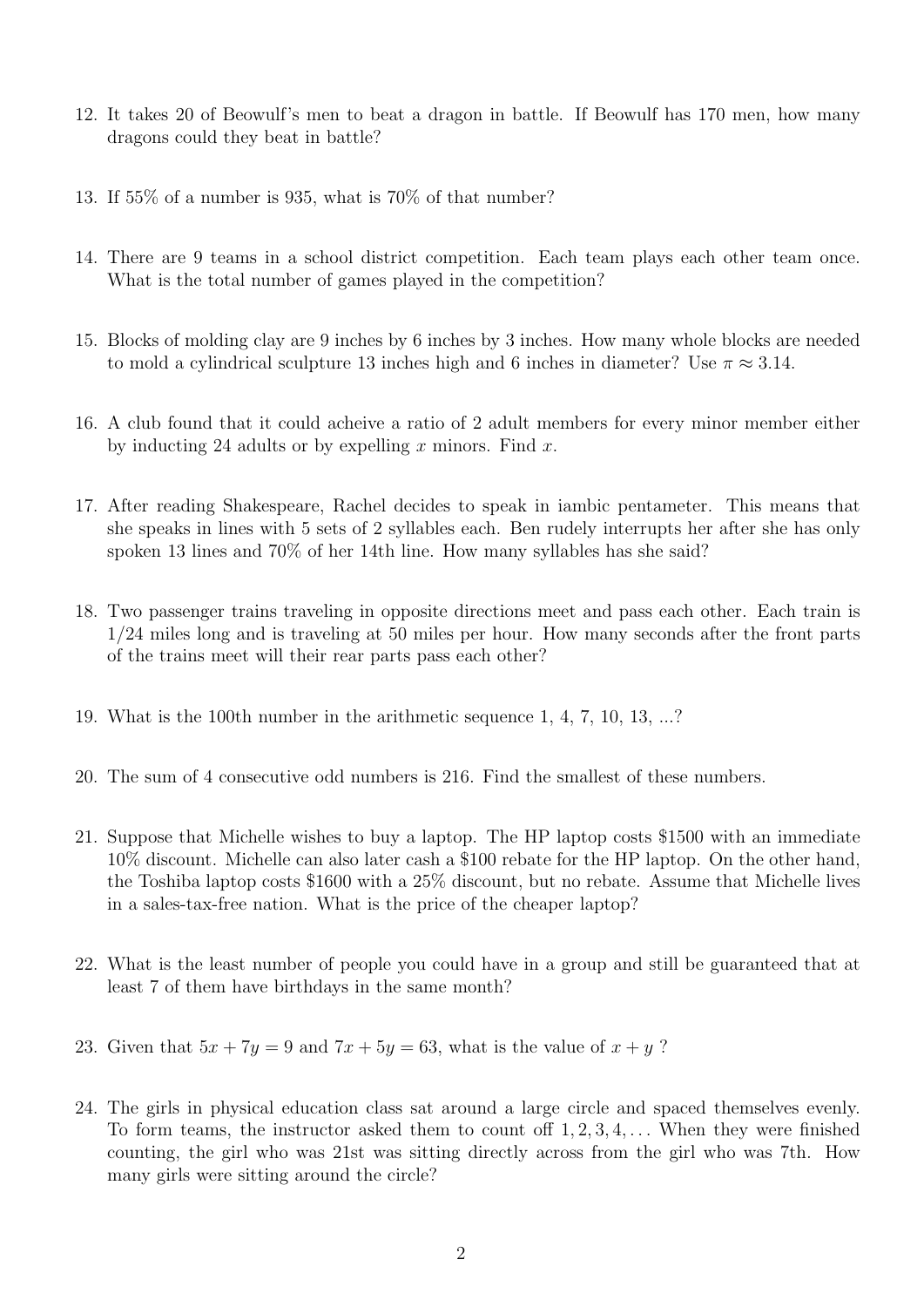- 25. If  $7 \le x \le 12$ , what is the value of  $||x-3| + |x-24||$ ?
- 26. It takes Carrie 40 minutes to walk between her home and her school. One morning she walked half way to school and remembered that she had left her calculator at home. She ran home. It took 5 minutes to find her calculator when she got home. Then she ran all the way to school. She runs twice as fast as she walks. How many minutes more than usual did it take for her to get to school?
- 27. At age 8, Christine decided to start saving money from her allowance. She saved \$2 a month the first year, \$3 a month the second year, \$4 a month the third year, etc. She is turning 18 today. How much money has Christine saved so far?
- 28. On hypotenuse  $\overline{AB}$  of right triangle  $\triangle ABC$ , D is the point for which  $\overline{CB} = \overline{BD}$ . If  $m \angle B = 40$ degrees, find  $m\angle ACD$ .
- 29. Marina selects 2 numbers at random from 1 to 8. If she can choose the same number twice, what is the probability that the sum of two numbers selected is 5?
- 30. The lengths of the sides of a triangle are 3, 4, and 6. What is the least possible perimeter of a similar triangle, one of whose sides has a length of 12?
- 31. A point P is chosen inside the square ABCD. What is the probability that the angle APB is obtuse? Express your answer as a decimal to the nearest hundredths. Use  $\pi = 3.14$
- 32. Suppose the prime factorization of 6! is  $2^a \times 3^b \times 5^c$ . What is  $a + b + c$ ?
- 33. Each person in Lauren's math class shakes hands with each of the others exactly once, and 120 handshakes are exchanged altogether. How many people are in her class?
- 34. Given that  $81^m = 3$  and  $m^n = 16$ , evaluate mn.
- 35. Define a 3-digit number n to be a multiplenumber if the hundreds digit is the product of the tens and ones digit. The number 632 is a *multiplenumber* since  $6 = 3*2$ . How many three-digit multiple numbers less than 500 exist?
- 36. Yoonjoo wants to sell all of her 60 pencils in combinations of 5 or 3 or both. In how many ways can the pencils be grouped?
- 37. Ian has a container holding 60 quarts of mixtures of 30% NaCl and 70% H2O. Ian has a second container holding 40 quarts of mixtures of 50% NaCl and 50%  $H_2O$ . If he mixes them, what percent, to the nearest whole percent, the mixture will be NaCl?